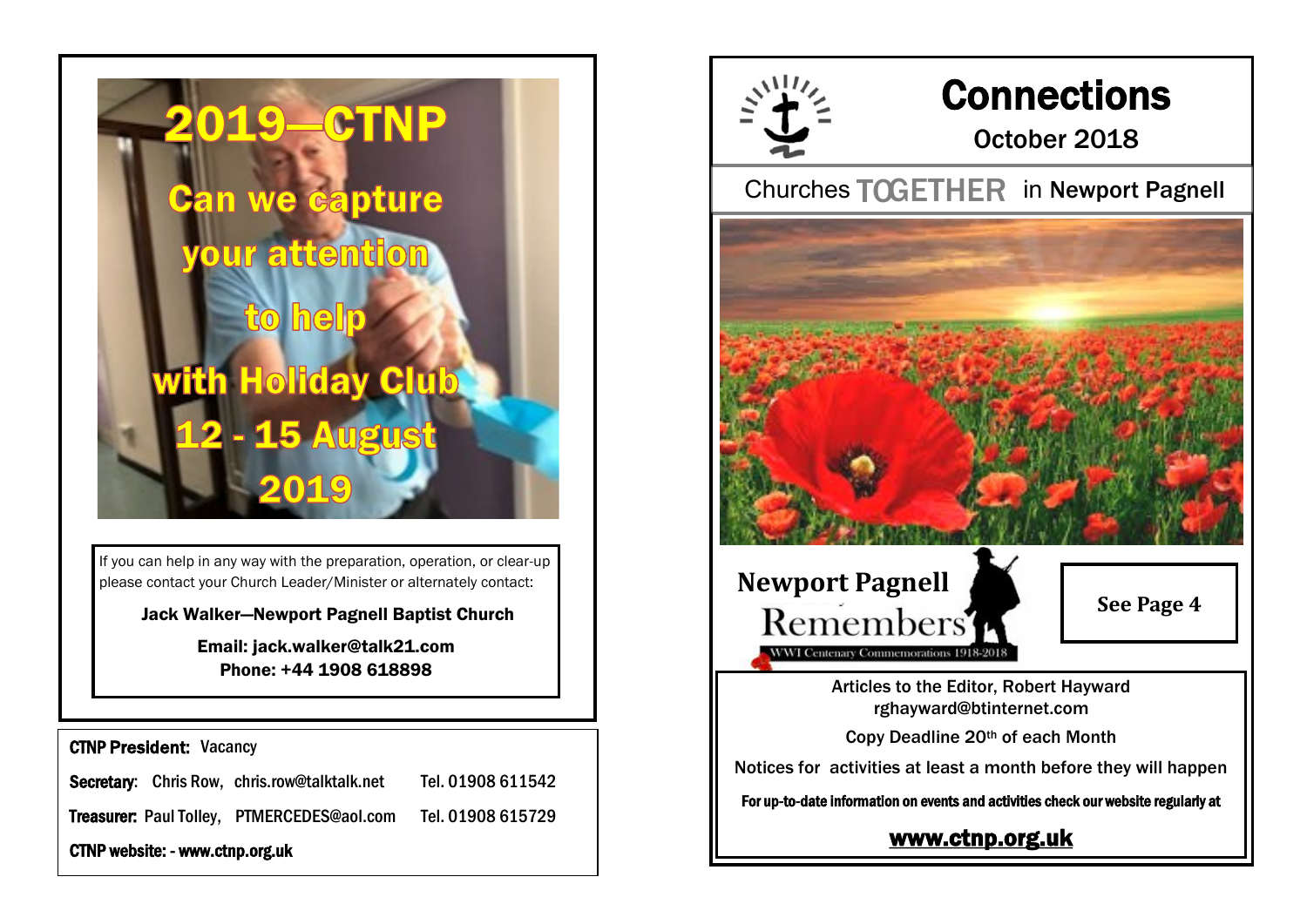



ALL WHO SERVED, SACRIFICED, AND CHANGED OUR WORLD 1918-2018

| gers                                                                                | <b>MUSIC</b><br>LIGHTS<br>CAMERA<br><b>ACTION!</b> |
|-------------------------------------------------------------------------------------|----------------------------------------------------|
| A NEWPORT PAGNELL SINGERS<br>PRODUCTION                                             |                                                    |
| <b>VENUE</b><br>NP Baptist Church,<br>Lovat Hall, Silver St                         | <b>DATE</b><br>Saturgay 6 October<br><b>TIME</b>   |
| Newport Pagnell                                                                     | 7.30pm                                             |
| <b>TICKETS FROM</b><br>Church Office 01908 618898<br>Cambourne Travel               | <b>PRICE</b><br>£10                                |
| <b>RAISING FUNDS FOR</b><br><b>OVAT</b><br>Church Redevelopment Fund<br>Development |                                                    |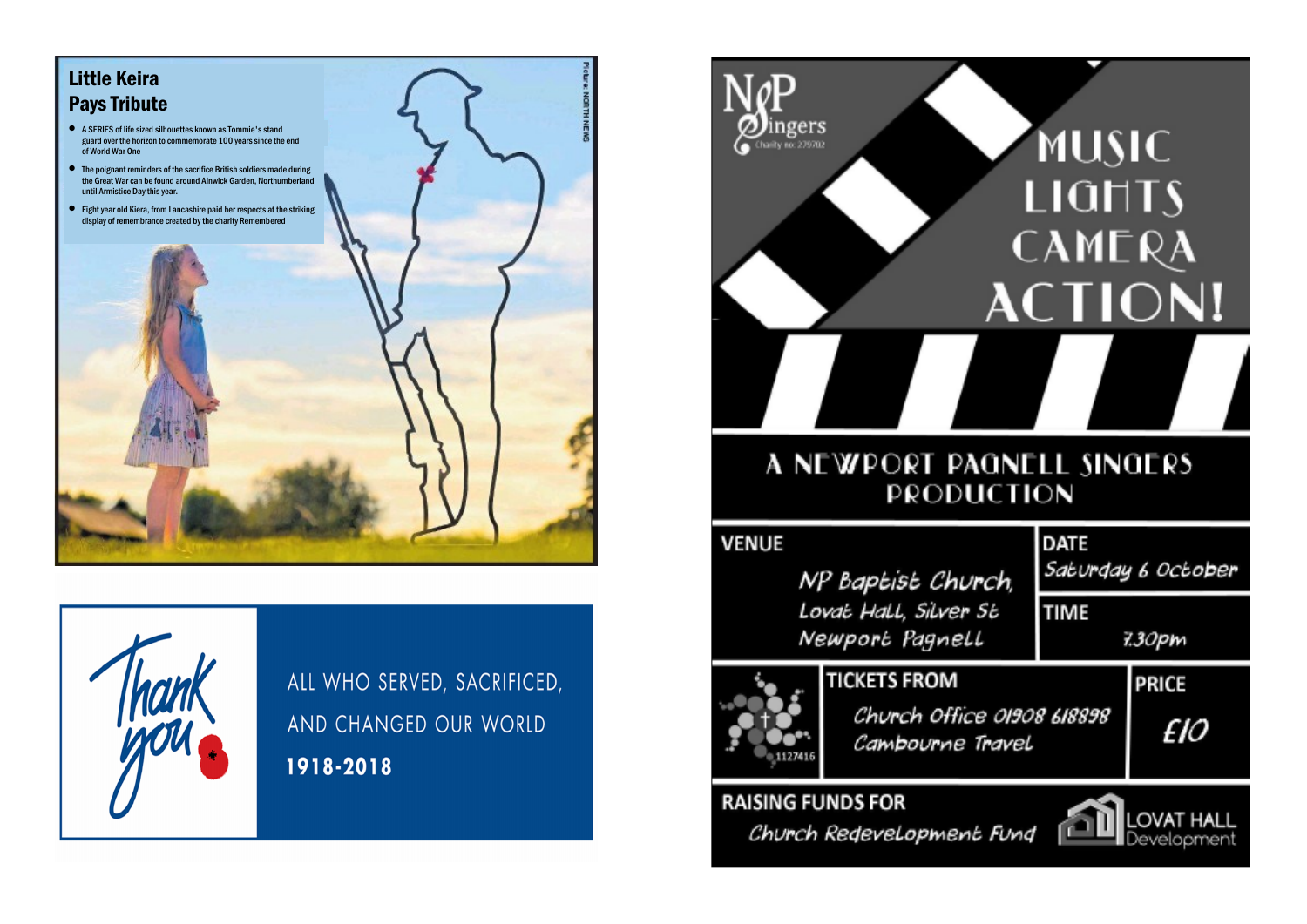## l FAIRTRADE 2018

 Annual Fairtrade Sale

Crafts -Cards - Food - Sweets - Jewellery Christmas Cards - Gifts & lots more

> on Tues. 30th. Oct. 10am - 5pm Wed. 31st Oct. 12pm - 4pm

St. Luke's Church, Wolverton Rd;

Newport Pagnell, MK16 8JQ

Coffee/Tea and Biscuits

Under the M1 and on past the Red House Pub - 100yds. on the Right. Come and Browse, NO obligation to buy.

If you attended the Lakes Lane Open Gardens in August...Thank you!

Over £750 was raised for this year's charity - the new Mead Centre community building to be built on the site of the URC hall.

It is hoped that the money raised will be 'match funded' but that is uncertain at present.



Linda Morris